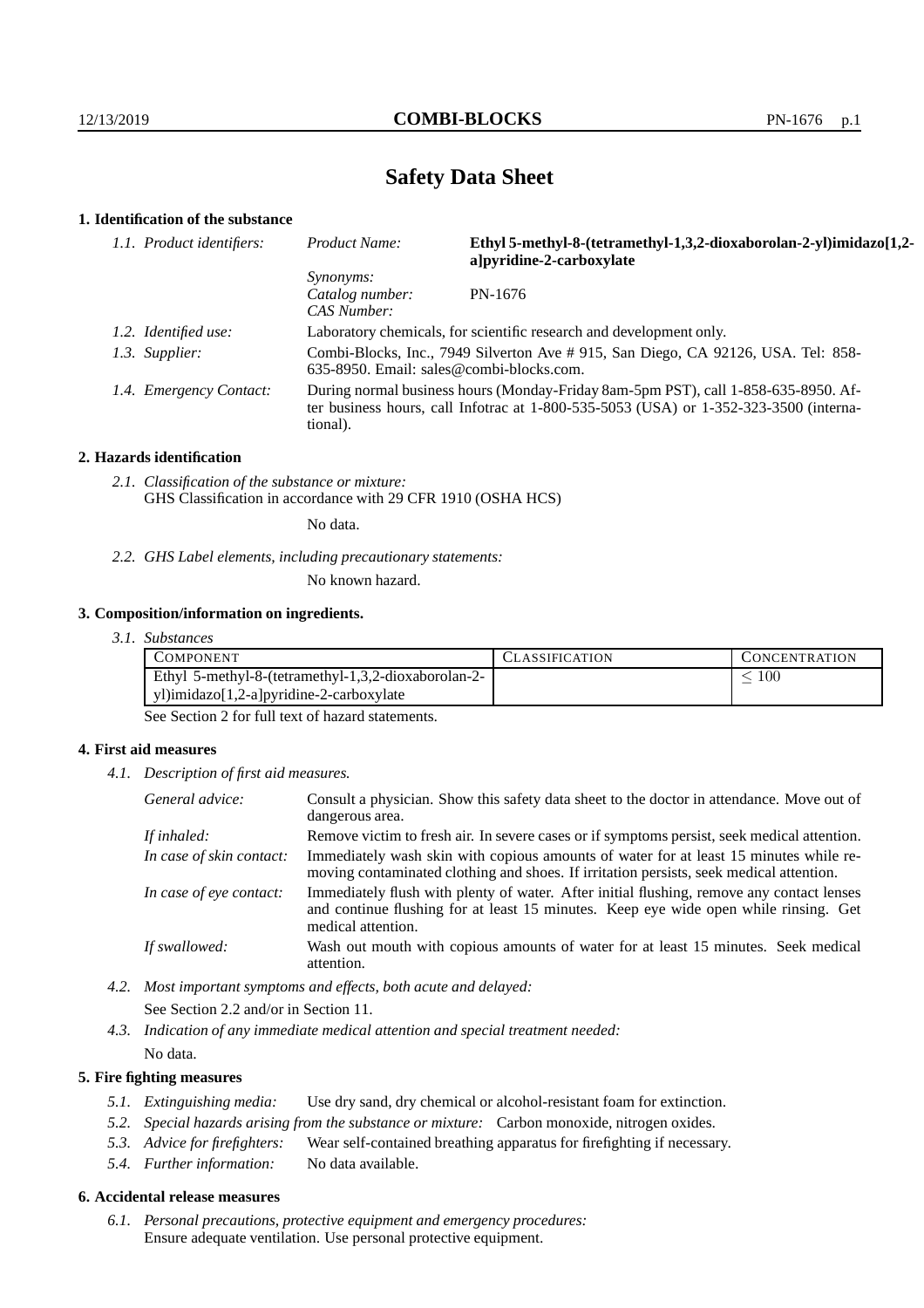|                                                                                                               | 6.2. Environmental precautions:                                                                                                                                                                                                                                     |                                                                                                                                                                                                                                                                                   |  |  |  |
|---------------------------------------------------------------------------------------------------------------|---------------------------------------------------------------------------------------------------------------------------------------------------------------------------------------------------------------------------------------------------------------------|-----------------------------------------------------------------------------------------------------------------------------------------------------------------------------------------------------------------------------------------------------------------------------------|--|--|--|
|                                                                                                               | Should not be released into the environment. See Section 12 for additional ecological information.                                                                                                                                                                  |                                                                                                                                                                                                                                                                                   |  |  |  |
|                                                                                                               | 6.3. Methods and materials for containment and cleaning up:                                                                                                                                                                                                         |                                                                                                                                                                                                                                                                                   |  |  |  |
|                                                                                                               | Sweep up or vacuum up spillage and collect in suitable container for disposal.                                                                                                                                                                                      |                                                                                                                                                                                                                                                                                   |  |  |  |
|                                                                                                               | 6.4. Reference to other sections:                                                                                                                                                                                                                                   |                                                                                                                                                                                                                                                                                   |  |  |  |
|                                                                                                               |                                                                                                                                                                                                                                                                     | Refer to protective measures listed in Sections 8 and 13.                                                                                                                                                                                                                         |  |  |  |
|                                                                                                               | 7. Handling and storage                                                                                                                                                                                                                                             |                                                                                                                                                                                                                                                                                   |  |  |  |
|                                                                                                               |                                                                                                                                                                                                                                                                     | 7.1. Precautions for safe handling: Avoid contact with skin and eyes. Avoid inhalation of vapour or mist. Keep away<br>from sources of ignition - No smoking. Take measures to prevent the build up of electro-<br>static charge. For precautions see section 2.2.                |  |  |  |
|                                                                                                               | 7.2. Conditions for safe storage, including any incompatibilities: Store under $-20^{\circ}$ C. Keep container tightly closed in<br>a dry and well-ventilated place. Containers which are opened must be carefully resealed<br>and kept upright to prevent leakage. |                                                                                                                                                                                                                                                                                   |  |  |  |
|                                                                                                               | 7.3. Specific end use(s):                                                                                                                                                                                                                                           | Laboratory chemicals, for scientific research and development only.                                                                                                                                                                                                               |  |  |  |
|                                                                                                               | 8. Exposure Controls / Personal protection                                                                                                                                                                                                                          |                                                                                                                                                                                                                                                                                   |  |  |  |
|                                                                                                               | 8.1. Control parameters:                                                                                                                                                                                                                                            |                                                                                                                                                                                                                                                                                   |  |  |  |
| Components with workplace control parameters: Contains no substances with occupational exposure limit values. |                                                                                                                                                                                                                                                                     |                                                                                                                                                                                                                                                                                   |  |  |  |
| 8.2.                                                                                                          | Exposure controls:                                                                                                                                                                                                                                                  |                                                                                                                                                                                                                                                                                   |  |  |  |
|                                                                                                               |                                                                                                                                                                                                                                                                     | Appropriate engineering controls: Ensure that eyewash stations and safety showers are close to the workstation<br>location. Ensure adequate ventilation, especially in confined areas.                                                                                            |  |  |  |
|                                                                                                               | Personal protective equipment:                                                                                                                                                                                                                                      |                                                                                                                                                                                                                                                                                   |  |  |  |
|                                                                                                               | Eye/face protection:                                                                                                                                                                                                                                                | Wear appropriate protective eyeglasses or chemical safety goggles as described by OSHA's<br>eye and face protection regulations in 29 CFR 1910.133 or European Standard EN166.                                                                                                    |  |  |  |
|                                                                                                               | Skin protection:                                                                                                                                                                                                                                                    | Handle with gloves. Gloves must be inspected prior to use. Use proper glove removal<br>technique (without touching glove's outer surface) to avoid skin contact with this product.<br>Diagona of contaminated classes often and in accordance anithe configulate found and social |  |  |  |

# **8. Exposure Controls / Personal protection**

| Eye/face protection:               | Wear appropriate protective eyeglasses or chemical safety goggles as described by OSHA's<br>eye and face protection regulations in 29 CFR 1910.133 or European Standard EN166.                                                                                                                                         |
|------------------------------------|------------------------------------------------------------------------------------------------------------------------------------------------------------------------------------------------------------------------------------------------------------------------------------------------------------------------|
| Skin protection:                   | Handle with gloves. Gloves must be inspected prior to use. Use proper glove removal<br>technique (without touching glove's outer surface) to avoid skin contact with this product.<br>Dispose of contaminated gloves after use in accordance with applicable laws and good<br>laboratory practices. Wash and dry hands |
| <b>Body Protection:</b>            | Complete suit protecting against chemicals, Flame retardant antistatic protective clothing.,<br>The type of protective equipment must be selected according to the concentration and<br>amount of the dangerous substance at the specific workplace.                                                                   |
| <b>Respiratory protection:</b>     |                                                                                                                                                                                                                                                                                                                        |
| Control of environmental exposure: | Prevent further leakage or spillage if safe to do so. Do not let product enter<br>drains.                                                                                                                                                                                                                              |

# **9. Physical and chemical properties**

*9.1. Information on basic physical and chemical properties*

| (a)                        | Appearance:                                   | No data  |
|----------------------------|-----------------------------------------------|----------|
| (b)                        | Odour:                                        | No data  |
| (c)                        | Odour Threshold:                              | No data  |
| (d)                        | $pH$ :                                        | No data  |
| (e)                        | Melting point/freezing point:                 | No date. |
| (f)                        | Initial boiling point and boiling range:      | No data  |
| (g)                        | Flash point:                                  | No data  |
| (h)                        | Evaporatoin rate:                             | No data  |
| (i)                        | Flammability (solid, gas):                    | No data  |
| (j)                        | Upper/lower flammability or explosive limits: | No data  |
| (k)                        | Vapour pressure:                              | No data  |
| $\left( \mathrm{l}\right)$ | Vapour density:                               | No data  |
| (m)                        | Relative density:                             | No data  |
| (n)                        | Water solubility:                             | No data  |
| $\rm (o)$                  | Partition coefficient: n-octanol/water:       | No data  |
| (p)                        | Auto-ignition:                                | No data  |
| (q)                        | Decomposition temperature:                    | No data  |
| (r)                        | Viscosity:                                    | No data  |
| (s)                        | Explosive properties:                         | No data  |
| (t)                        | Oxidizing properties:                         | No data  |